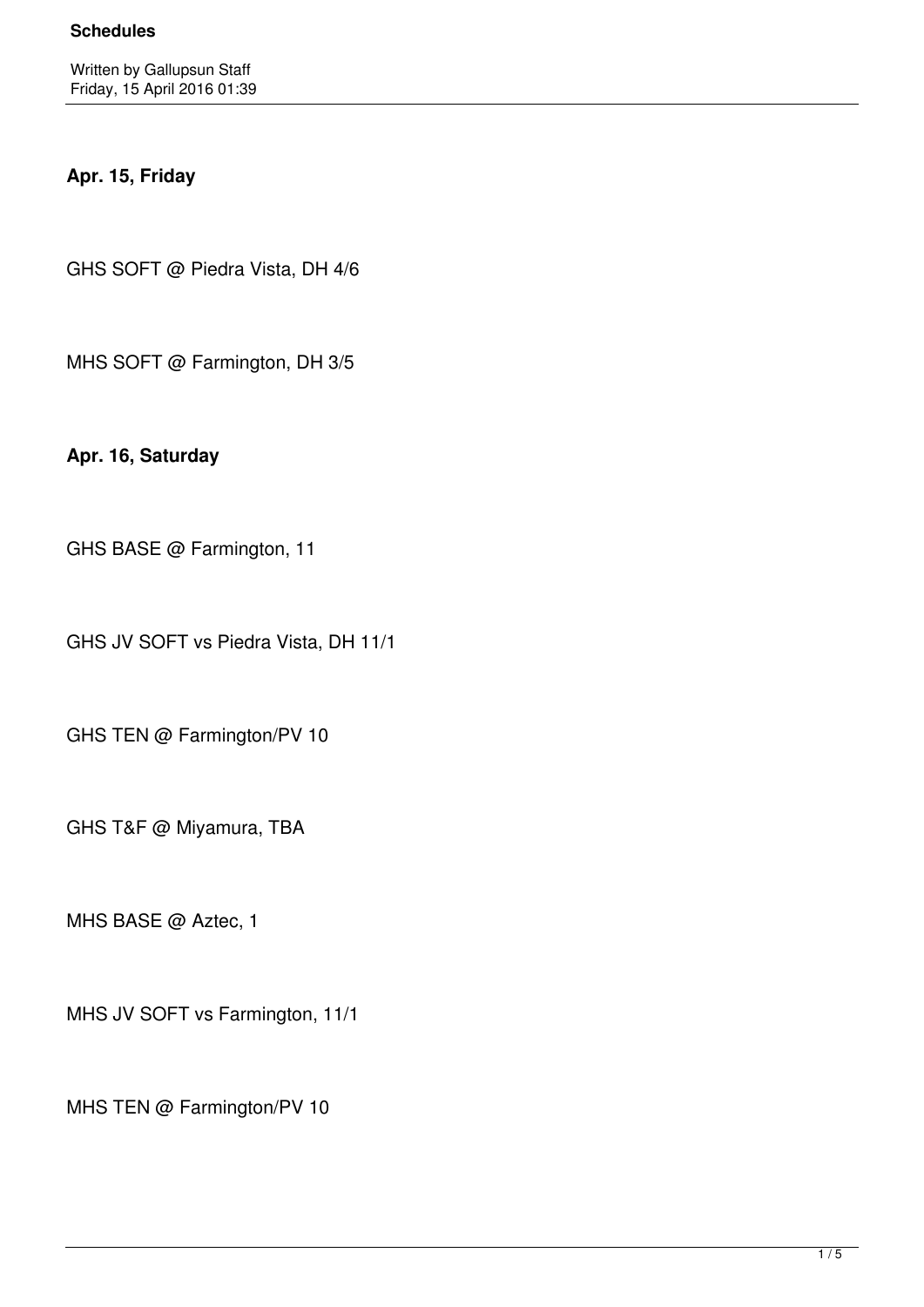## **Schedules**

Written by Gallupsun Staff Friday, 15 April 2016 01:39

MHS T&F vs Angelo DiPaolo Invite, TBA

RCHS T&F @ Angelo DiPaolo Invite, TBA

ToHS SOFT vs Wingate, 11

ToHS T&F @ Angelo DiPaolo Invite, TBA

WHS SOFT @ Tohatchi, 11

WHS T & F @ Angelo DiPaolo Invite, TBA

**Apr. 18, Monday**

MHS G TEN @ Rehoboth, 4

RCHS BASE vs ToHS, DH 3/5

RCHS SOFT vs Newcomb, DH 3/5

RCHS G TEN vs MHS, 4

ToHS BASE @ Rehoboth, DH 3/5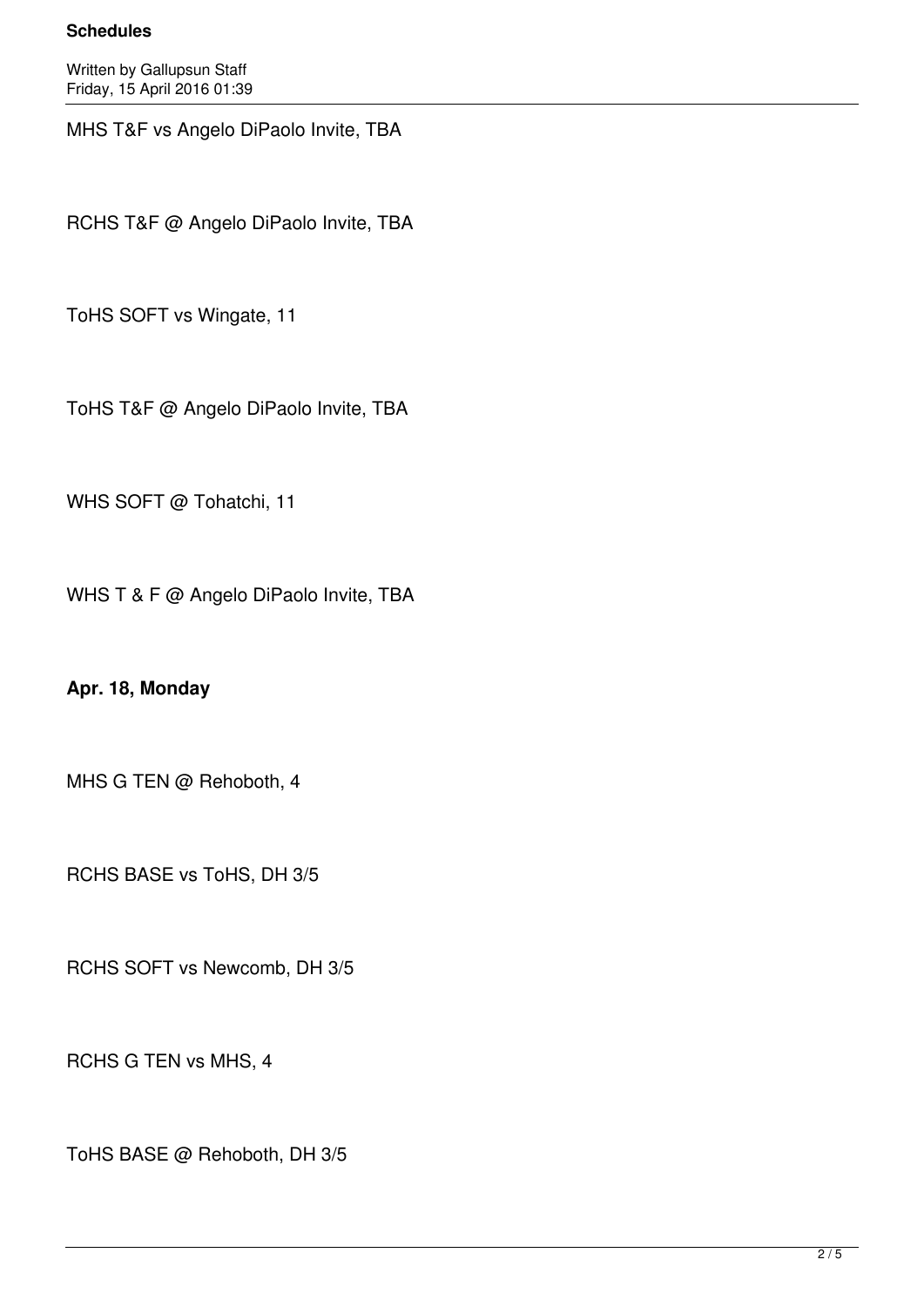## **Apr. 19, Tuesday**

GHS BASE @ Miyamura, 4

MHS BASE vs Gallup, 4

WHS BASE @ Kirtland, DH 3/5

WHS SOFT @ Kirtland, DH 3/5

**Apr. 20, Wednesday**

ToHS BASE vs Navajo Pine, DH Sports Complex 3/5

ToHS SOFT vs Tohajiilee, DH 3/5

**Apr. 21, Thursday**

GHS BASE @ Piedra Vista, 4

MHS BASE @ Aztec, 4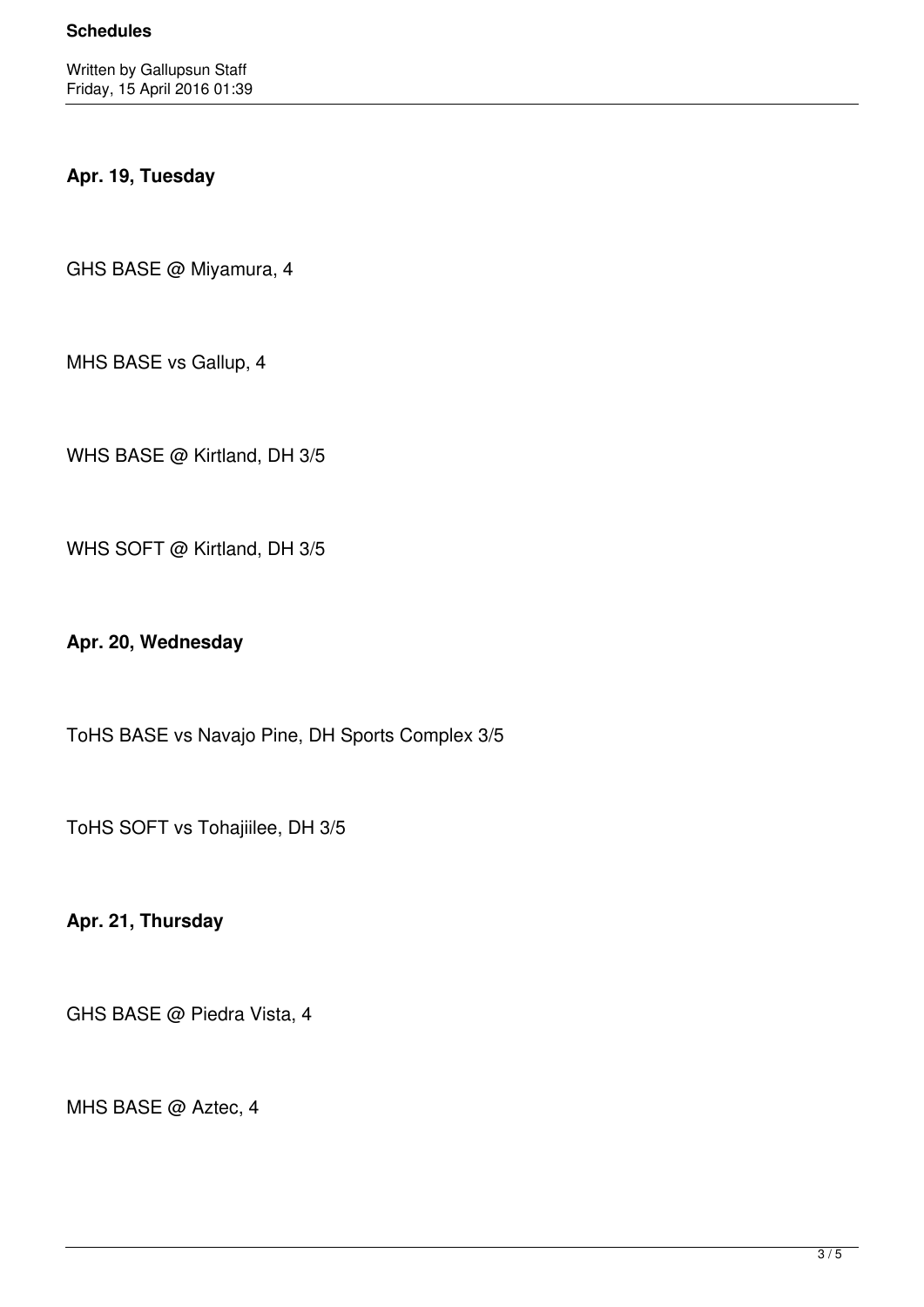## **Schedules**

Written by Gallupsun Staff Friday, 15 April 2016 01:39

MHS B TEN @ Rehoboth, 4

RCHS SOFT @ E. Mountain, 4

RCHS B TEN vs Miyamura, 4

ToHS BASE vs Navajo Prep, DH 3/5

ToHS SOFT vs Shiprock NW, DH 3/5

WHS BASE @ Thoreau, DH TBA

WHS SOFT @ Thoreau, DH 3/5

**Apr. 22, Friday**

GHS SOFT vs Aztec, DH 3/5

GHS T&F @ Aztec (B&B Invite), TBA

MHS C BASE @ Bloomfield, TBA

MHS T&F @ Aztec, TBA